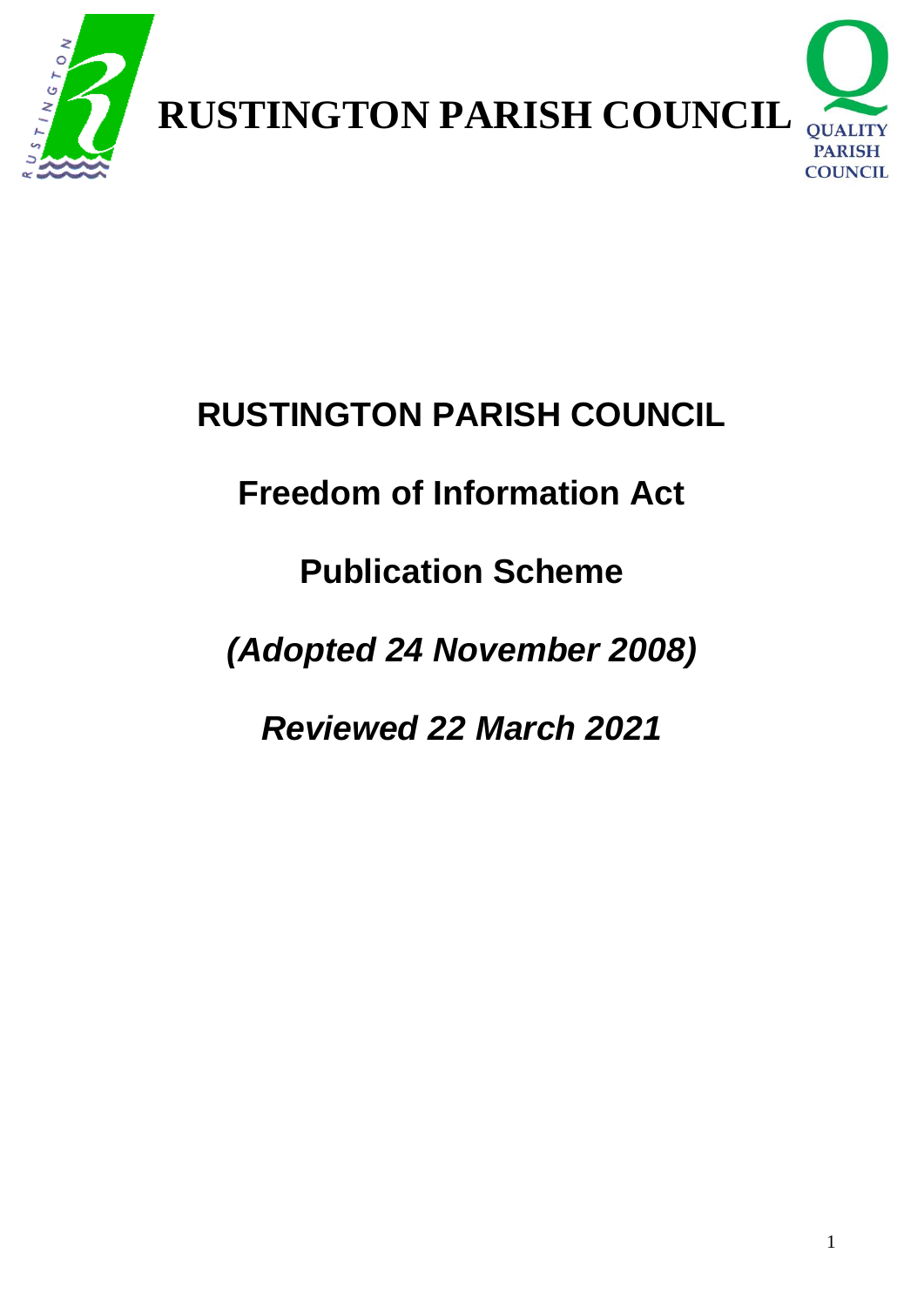

#### **INTRODUCTION**

#### **The Freedom of Information Act**

The Freedom of Information Act 2000 grants to members of the public rights of access to all kinds of recorded information held by a wide range of public authorities. Information about the Act is available from the Information Commissioner's Office at www.ico.gov.uk.

#### **Publication Scheme**

Under the Act every Public Authority is required to adopt and maintain a Publication Scheme. This Scheme provides the public with a structured listing of any information released and a commitment to make it available to all. The Scheme sets out how the Council intends to publish the different Classes of information it makes available and whether it needs to charge for providing the information.

#### **Freedom of Information Requests and the Publication Scheme**

It is important to note that a publication Scheme simply sets out the information that is routinely available. Information that is not listed in the Information Available Guide of this document can still be requested and it will be made available unless it can be legitimately withheld. This can be done by making a written request to the Parish Clerk who will reply within 20 working days after receipt of the request.

#### **The Council's Commitment to the Act**

The Council is committed to openness and accountability and already makes large amounts of information available to the public, through the website, via the telephone and by post. Should a personal visit be required to view information, an appointment will be necessary.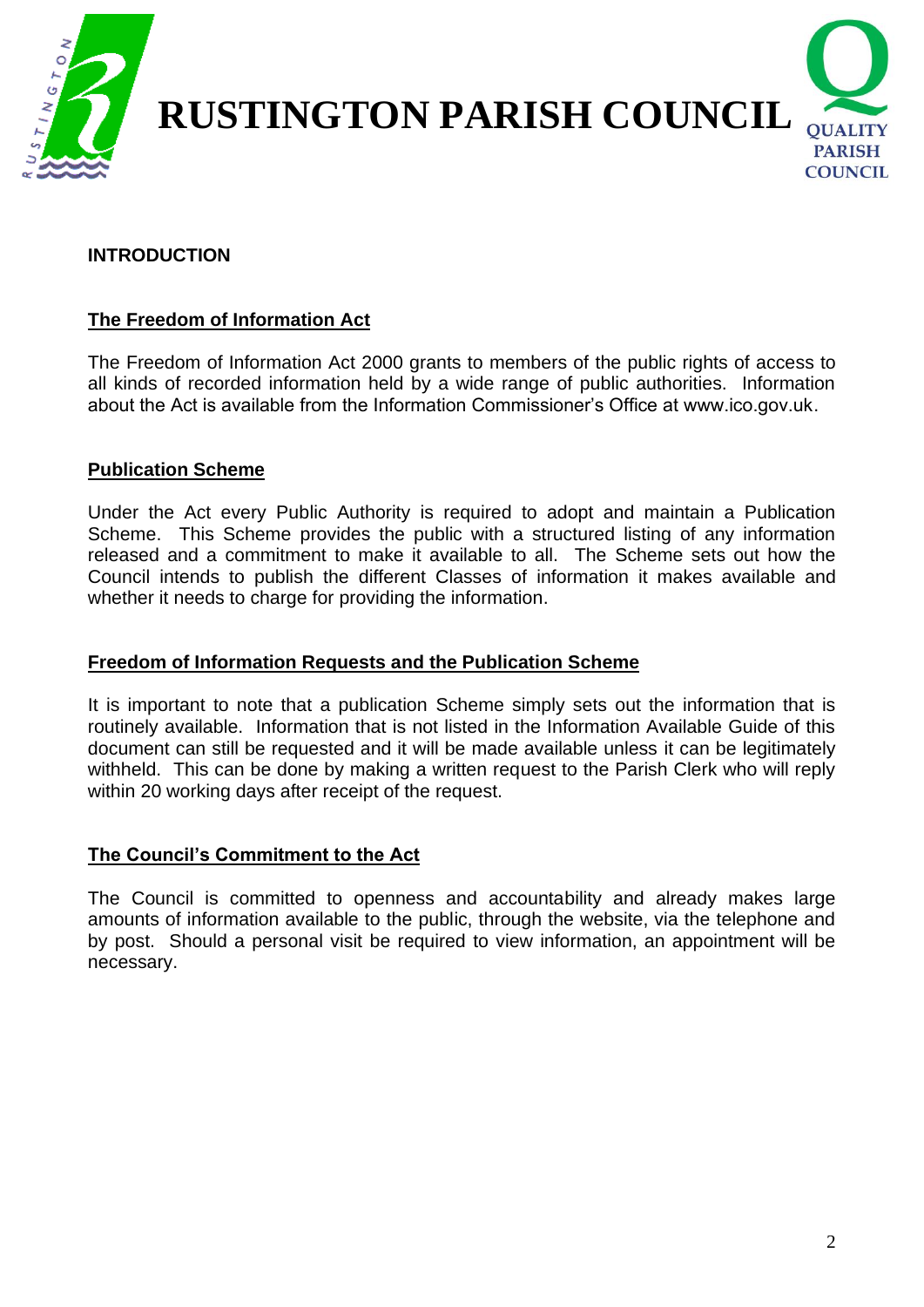

#### **MODEL PUBLICATION SCHEME**

This model publication Scheme has been prepared and approved by the Information Commissioner. It may be adopted without modification by any public authority without further approval and will be valid until further notice.

This publication Scheme commits an authority to make information available to the public as part of its normal business activities. The information covered is included in the classes of information mentioned below, where this information is held by the authority. Additional assistance is provided to the definition of these classes in sector specific guidance manuals issued by the Information Commissioner.

The Scheme commits an authority:

- To proactively publish or otherwise make available as a matter of routine, information, including environmental information, which is held by the authority and falls within the classifications below
- To specify the information which is held by the authority and falls within the classifications below
- To proactively publish or otherwise make available as a matter of routine, information in line with the statements contained within this Scheme
- To produce and publish the methods by which the specific information is made routinely available so that it can be easily identified and accessed by members of the public
- To review and update on a regular basis the information the authority makes available under this Scheme
- To produce a schedule of any fees charged for access to information which is made proactively available.
- To make this publication Scheme available to the public.

#### **Classes of information**

#### **Who we are and what we do**

Organisational information, locations and contacts, constitutional and legal governance.

#### **What we spend and how we spend it**

Financial information relating to projected and actual income and expenditure, tendering, procurement and contracts.

#### **What our priorities are and how we are doing**

Strategy and performance information, plans, assessments, inspections and reviews.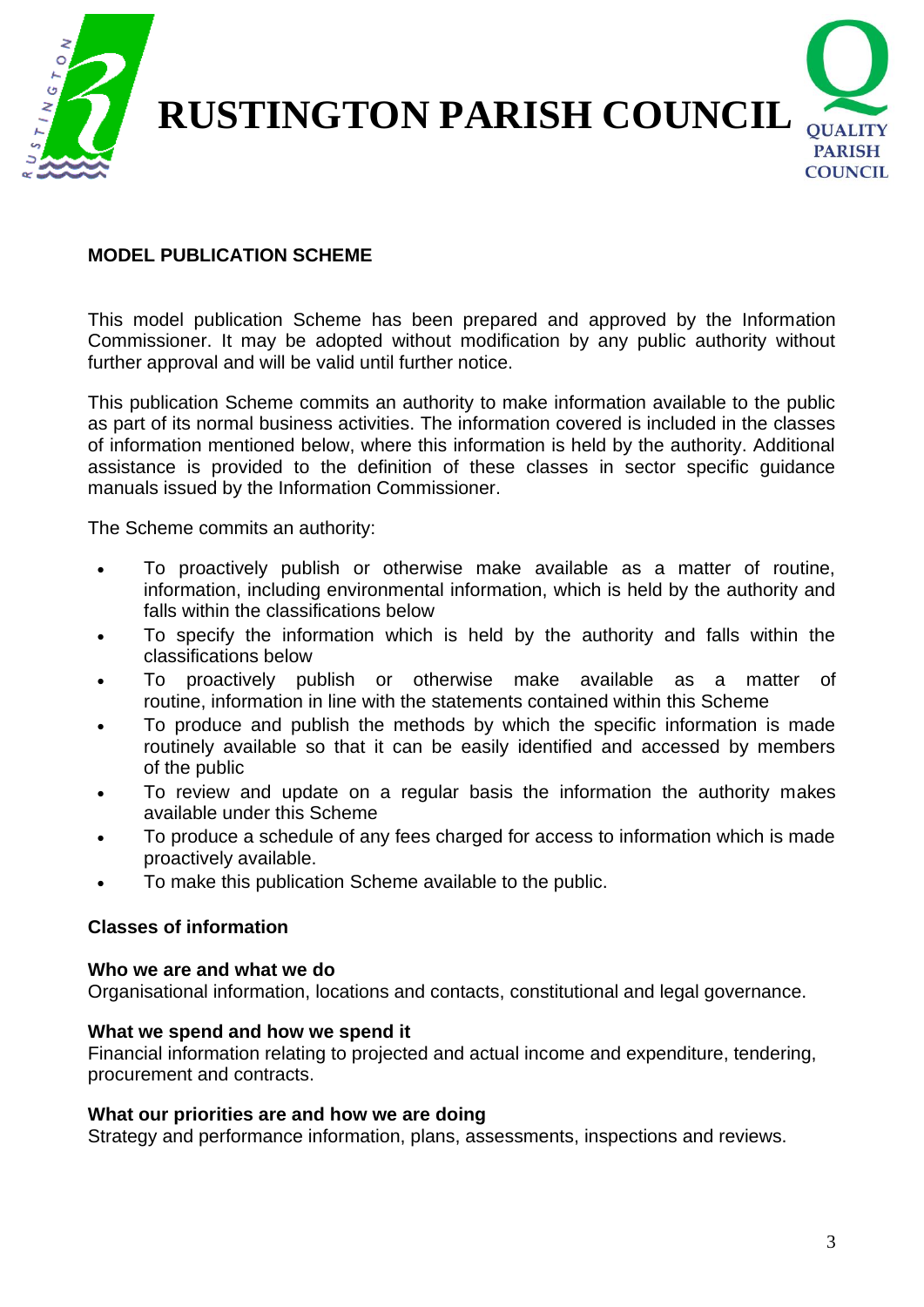



#### **How we make decisions**

Policy proposals and decisions. Decision making processes, internal criteria and procedures, consultations.

#### **Our policies and procedures**

Current written protocols for delivering our functions and responsibilities.

#### **Lists and registers**

Information held in registers required by law and other lists and registers relating to the functions of the authority.

#### **The services we offer**

Advice and guidance, booklets and leaflets, transactions and media releases. A description of the services offered.

The classes of information will not generally include:

- Information the disclosure of which is prevented by law, or exempt under the Freedom of Information Act, or is otherwise properly considered to be protected from disclosure
- Information in draft form
- Information that is no longer readily available as it is contained in files that have been placed in archive storage, or is difficult to access for similar reasons.

#### **The method by which information published under this Scheme will be made available**

The authority will indicate clearly to the public what information is covered by this Scheme and how it can be obtained.

Where it is within the capability of a public authority, information will be provided on a website. Where it is impracticable to make information available on a website or when an individual does not wish to access the information by the website, a public authority will indicate how information can be obtained by other means and provide it by those means.

In exceptional circumstances some information may be available only by viewing in person. Where this manner is specified, contact details will be provided. An appointment to view the information will be arranged within a reasonable timescale.

Information will be provided in the language in which it is held or in such other language that is legally required. Where an authority is legally required to translate any information, it will do so.

Obligations under disability and discrimination legislation and any other legislation to provide information in other forms and formats will be adhered to when providing information in accordance with this Scheme.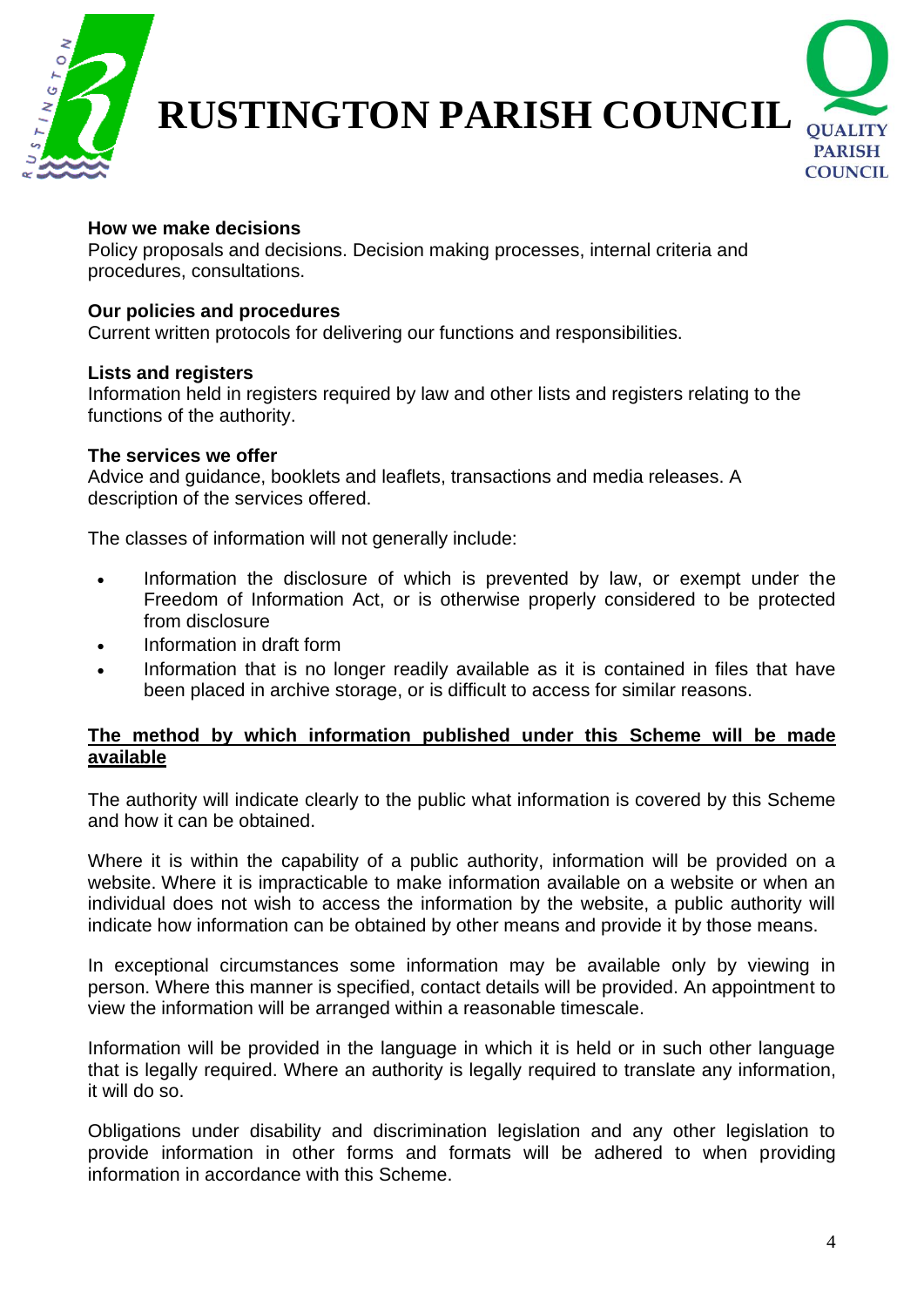



### **Charges which may be made for information published under this Scheme**

The purpose of this Scheme is to make the maximum amount of information readily available at minimum inconvenience and cost to the public. Charges made by the authority for routinely published material will be justified and transparent and kept to a minimum.

Material which is published and accessed on a website will be provided free of charge.

Charges may be made for information subject to a charging regime specified by Parliament.

Charges may be made for actual disbursements incurred such as:

- photocopying
- postage and packaging
- the costs directly incurred as a result of viewing information.

Charges may also be made for information provided under this Scheme where they are legally authorised, they are in all the circumstances, including the general principles of the right of access to information held by public authorities, justified and are in accordance with a published schedule or schedules of fees which is readily available to the public.

If a charge is to be made, confirmation of the payment due will be given before the information is provided. Payment may be requested prior to provision of the information.

#### **Written requests**

Information held by a public authority that is not published under this Scheme can be requested in writing, when its provision will be considered in accordance with the provisions of the Freedom of Information Act.

Please note that should information requested and the cost of complying with a request that exceeds £450 (this is calculated on the basis of 18 hours work at £25 per hour) the Council is entitled to make a charge known as 'prescribed costs' which include the costs of locating the information, retrieving the information, extracting the information from a document containing it, informing you whether we hold the information and communicating the information to you prior to complying with your request. Alternatively the Council may refuse the request.

You will be informed as early on in the process in writing if the request is likely to exceed £450 so that you have the option to adjust your request to bring it under the £450 limit. Where the cost of complying with the request does not exceed £450 the Council may only charge for disbursements which include photo-copying, printing, postage etc. You will be informed as early on in the process as possible if a charge is payable. Any charges must be paid prior to the information being sent. The requestor will have 60 days to pay the fees, failing which the request will be closed.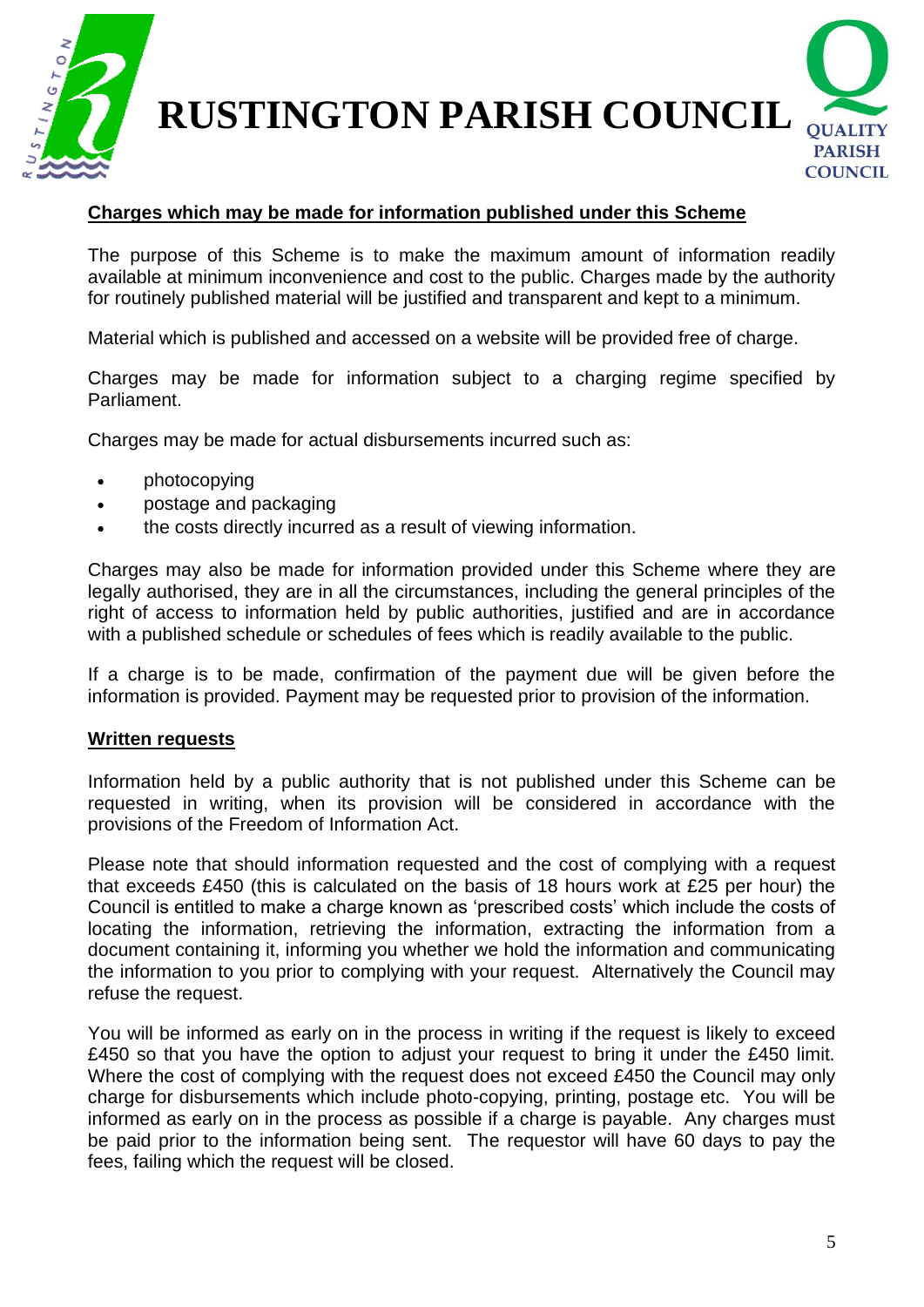



## **Information available from Rustington Parish Council under the Model Publication Scheme**

| Information to be published                                                     | How the information                                | <b>Cost</b>           |  |  |
|---------------------------------------------------------------------------------|----------------------------------------------------|-----------------------|--|--|
|                                                                                 | can be obtained                                    |                       |  |  |
| Class1 – Who we are and what we do                                              |                                                    |                       |  |  |
| (Organisational information, structures, locations and contacts)                |                                                    |                       |  |  |
| (Current information only)                                                      |                                                    |                       |  |  |
| About Rustington and The Parish Council                                         | Website                                            | Free                  |  |  |
|                                                                                 | Hard Copy - Parish Clerk                           | £0.05 A4 copy         |  |  |
| <b>Membership List of Councillors</b>                                           | Website                                            | Free                  |  |  |
|                                                                                 | Hard Copy - Parish Clerk                           | £0.05 A4 copy         |  |  |
|                                                                                 | <b>Notice Boards</b>                               | Free                  |  |  |
|                                                                                 | <b>Community Buildings Notice</b><br><b>Boards</b> | Free                  |  |  |
| <b>List of Committees</b>                                                       | Website                                            | Free                  |  |  |
|                                                                                 | <b>Community Buildings Notice</b>                  | Free                  |  |  |
|                                                                                 | <b>Boards</b>                                      |                       |  |  |
| <b>Contact Details for Parish Clerk and Council</b>                             | Website                                            | Free                  |  |  |
| <b>Members</b>                                                                  | Hard Copy - Parish Clerk                           | £0.05 A4 $copy$       |  |  |
| Location of main Council Office, Village                                        | Website                                            | Free                  |  |  |
| Information Centre, Buildings and Land in                                       | Hard Copy - Parish Clerk                           | £0.05 A4 copy         |  |  |
| ownership of the Parish Council and                                             |                                                    |                       |  |  |
| accessibility details                                                           |                                                    |                       |  |  |
| <b>Staffing Structure</b>                                                       | Website                                            | Free                  |  |  |
|                                                                                 | Hard Copy - Parish Clerk                           | £0.05 A4 $copy$       |  |  |
| <b>Staff Vacancies and Employment</b>                                           | Website                                            | Free                  |  |  |
| Opportunities                                                                   | Hard Copy - Parish Clerk<br><b>Notice Boards</b>   | £0.05 A4 copy<br>Free |  |  |
|                                                                                 | <b>Community Buildings Notice</b>                  | Free                  |  |  |
|                                                                                 | <b>Boards</b>                                      |                       |  |  |
| Parish Newsletter (issued quarterly)                                            | Website                                            | Free                  |  |  |
|                                                                                 | Hard Copy (distributed to                          | Free                  |  |  |
|                                                                                 | parishioners homes)                                |                       |  |  |
| Class 2 - What we spend and how we spend it                                     |                                                    |                       |  |  |
| (Financial information relating to projected and actual income and expenditure, |                                                    |                       |  |  |
| procurement, contracts and financial audit)                                     |                                                    |                       |  |  |
| (Current and previous financial year as a minimum)                              |                                                    |                       |  |  |
| Annual Return Form and Report by Auditor                                        | Website                                            | Free                  |  |  |
|                                                                                 | Hard Copy - Parish Clerk                           | £0.05 A4 $copy$       |  |  |
|                                                                                 | <b>Notice Boards</b>                               | Free                  |  |  |
|                                                                                 | <b>Community Buildings Notice</b>                  | Free                  |  |  |
|                                                                                 | <b>Boards</b>                                      |                       |  |  |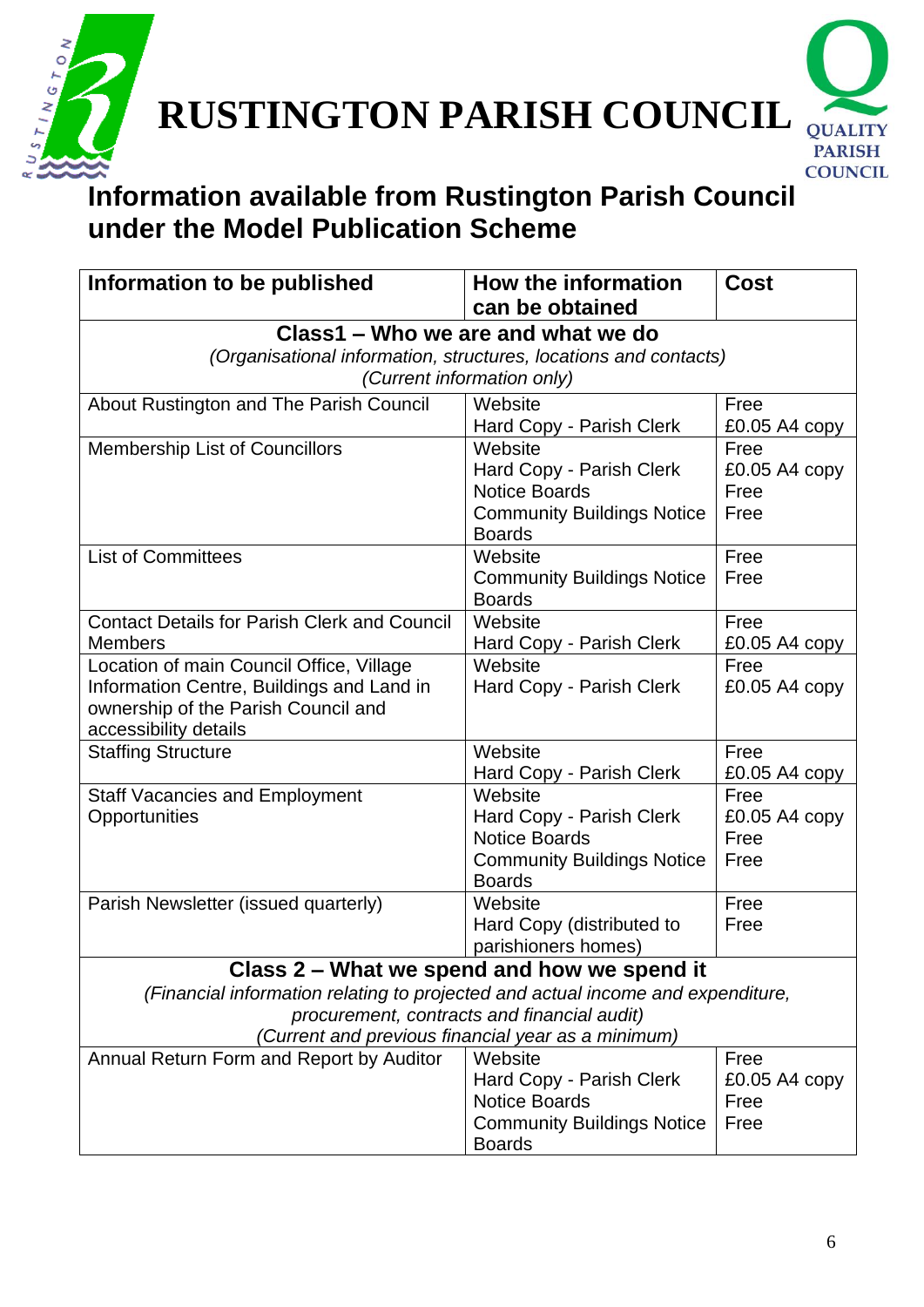

# **RUSTINGTON PARISH COUNCIL** QUALITY



| Internal Auditor Reports to Council (twice                                      | Hard Copy - Parish Clerk<br>$£0.05A4$ copy           |                 |  |  |
|---------------------------------------------------------------------------------|------------------------------------------------------|-----------------|--|--|
| yearly)                                                                         |                                                      |                 |  |  |
| <b>Finalised Budget</b>                                                         | Website                                              | Free            |  |  |
|                                                                                 | Hard Copy - Parish Clerk                             | £0.05 A4 copy   |  |  |
| Precept                                                                         | Website                                              | Free            |  |  |
|                                                                                 | Hard Copy - Parish Clerk                             | £0.05 A4 copy   |  |  |
| <b>Financial Standing Orders and Regulations</b>                                | Hard Copy - Parish Clerk                             | $£0.05A4$ copy  |  |  |
| Grants given and received                                                       | Hard Copy - Parish Clerk                             | £0.05 A4 copy   |  |  |
| List of current Contracts awarded and value<br>of Contract                      | Hard Copy - Parish Clerk                             | £0.05 A4 copy   |  |  |
| Members' Allowances and Expenses                                                | Website                                              | Free            |  |  |
|                                                                                 | Hard Copy - Parish Clerk                             | £0.05 A4 copy   |  |  |
|                                                                                 | <b>Notice Boards</b>                                 | Free            |  |  |
|                                                                                 | <b>Community Buildings Notice</b>                    | Free            |  |  |
|                                                                                 | <b>Boards</b>                                        |                 |  |  |
| <b>Community Hall Hire Charges</b>                                              | Website                                              | Free            |  |  |
|                                                                                 | Hard Copy - Parish Clerk                             | £0.05 A4 copy   |  |  |
| Class 3 – What our priorities are and how we are doing                          |                                                      |                 |  |  |
| (Strategies and plans, performance indicators, audits, inspections and reviews) |                                                      |                 |  |  |
| <b>Community Action Plan</b>                                                    | Website                                              | Free            |  |  |
|                                                                                 | Hard Copy - Parish Clerk                             | £0.05 A4 copy   |  |  |
| <b>Annual Report to Parish Meeting</b>                                          | Website                                              | Free            |  |  |
| (Current and previous year as a minimum)                                        | Hard Copy - Parish Clerk                             | £0.05 A4 copy   |  |  |
| <b>Quality Status notification</b>                                              | Hard Copy - Parish Clerk                             | $£0.05A4$ copy  |  |  |
| Class 4 – How we make decisions                                                 |                                                      |                 |  |  |
|                                                                                 | (Decision making processes and records of decisions) |                 |  |  |
|                                                                                 | (Current and previous Council year as a minimum)     |                 |  |  |
| Timetable of Meetings (Council, any                                             | Website                                              | Free            |  |  |
| Committee/Sub-Committee Meetings and                                            | Hard Copy - Parish Clerk                             | £0.05 A4 copy   |  |  |
| Parish Meetings)                                                                | <b>Notice Boards</b>                                 | Free            |  |  |
|                                                                                 | <b>Community Buildings Notice</b>                    | Free            |  |  |
|                                                                                 | <b>Board</b>                                         |                 |  |  |
| Agendas of Meetings (as above)                                                  | Website                                              | Free            |  |  |
|                                                                                 | Hard Copy - Parish Clerk                             | $£0.05A4$ copy  |  |  |
|                                                                                 | <b>Notice Boards</b>                                 | Free            |  |  |
| Minutes of Meetings (as above)                                                  | Website                                              | Free            |  |  |
| (This will exclude information that is properly                                 | Hard Copy - Parish Clerk                             | $£0.05A4$ copy  |  |  |
| regarded as private to the Meeting)                                             |                                                      |                 |  |  |
| Reports presented to Council Meetings -                                         | Hard Copy - Parish Clerk                             | $£0.05A4$ copy  |  |  |
| (This will exclude information that is properly                                 |                                                      |                 |  |  |
| regarded as private to the Meeting)                                             |                                                      |                 |  |  |
| <b>Responses to Consultation Papers</b>                                         | Hard Copy - Parish Clerk                             | $£0.05A4$ copy  |  |  |
| Responses to Planning Applications                                              | Hard Copy - Parish Clerk                             | £0.05 A4 $copy$ |  |  |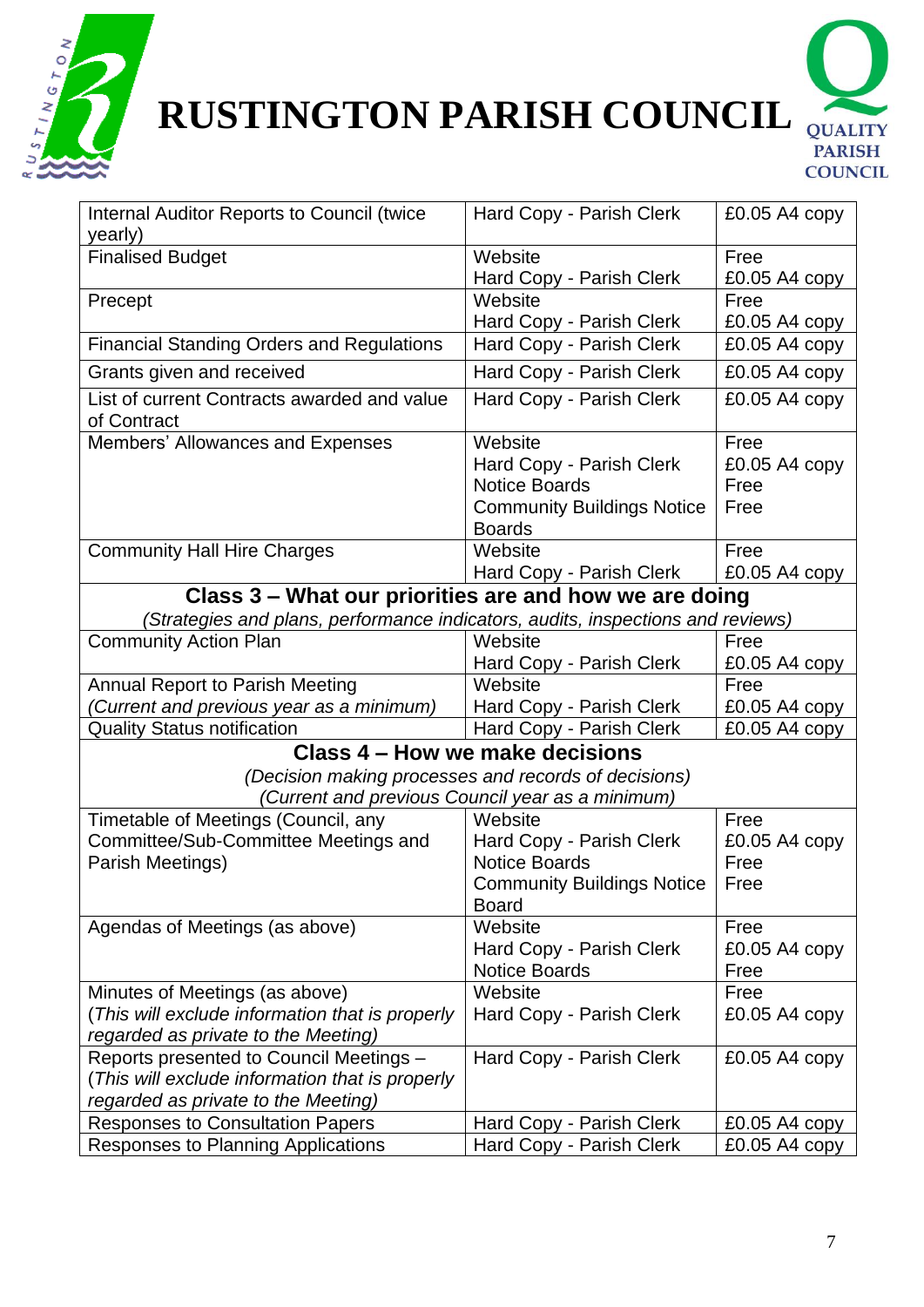



#### **Class 5 – Our policies and procedures** *(Current written protocols, policies and procedures for delivering our services and responsibilities) (Current information only)* Policies and procedures for the conduct of Council business, the provision of services and the employment of staff: • Members Allowances Policy • Code of Members' Conduct • Council's Standing Orders • Financial Regulations • Staff Grievance Procedures • Freedom of Information Act Policy & Publication Scheme • Equal Opportunities Policy • Recruitment of Ex-Offenders Policy • Child Protection Policy • Health & Safety Policy • Staff Application Form • Hall Hire Agreement • Schedule of Charges (for the publication of information) • Risk Assessment - Land, Buildings etc. • Playgrounds Inspection Reports • Complaints Procedure Policy • Homeworking Policy • Investment Policy • Sickness & Absence Management Policy • LGPS Employer Discretions Policy • Redeployment and Redundancy Policy • Social Media Policy • Statement of Intent as to Community Engagement • Statement of Intent on Training • Security Policy for the Correct Handling, Safekeeping and Disposal of Disclosure Information • Use of CCTV Policy • Website Policy & Guidance • IT Communications & Monitoring Policy • Data Protection Policy • Information Security Policy) **Website** Hard Copy - Parish Clerk **Website** Hard Copy - Parish Clerk **Website** Hard Copy - Parish Clerk **Website** Hard Copy - Parish Clerk Hard Copy - Parish Clerk Hard Copy - Parish Clerk **Website** Hard Copy - Parish Clerk Hard Copy - Parish Clerk Hard Copy - Parish Clerk Hard Copy - Parish Clerk Hard Copy - Parish Clerk Hard Copy - Parish Clerk Hard Copy - Parish Clerk Hard Copy - Parish Clerk **Website** Hard Copy - Parish Clerk Hard Copy - Parish Clerk Hard Copy - Parish Clerk Hard Copy - Parish Clerk Hard Copy - Parish Clerk Hard Copy - Parish Clerk Hard Copy - Parish Clerk Hard Copy - Parish Clerk Hard Copy - Parish Clerk Hard Copy - Parish Clerk Hard Copy - Parish Clerk Hard Copy - Parish Clerk Hard Copy - Parish Clerk Hard Copy - Parish Clerk Hard Copy - Parish Clerk Hard Copy - Parish Clerk Hard Copy - Parish Clerk Hard Copy - Parish Clerk Free £0.05 A4 copy Free £0.05 A4 copy Free £0.05 A4 copy Free £0.05 A4 copy £0.05 A4 copy £0.05 A4 copy Free £0.05 A4 copy £0.05 A4 copy £0.05 A4 copy £0.05 A4 copy £0.05 A4 copy £0.05 A4 copy £0.05 A4 copy £0.05 A4 copy Free £0.05 A4 copy £0.05 A4 copy £0.05 A4 copy £0.05 A4 copy £0.05 A4 copy £0.05 A4 copy £0.05 A4 copy £0.05 A4 copy £0.05 A4 copy £0.05 A4 copy £0.05 A4 copy £0.05 A4 copy £0.05 A4 copy £0.05 A4 copy £0.05 A4 copy £0.05 A4 copy £0.05 A4 copy £0.05 A4 copy